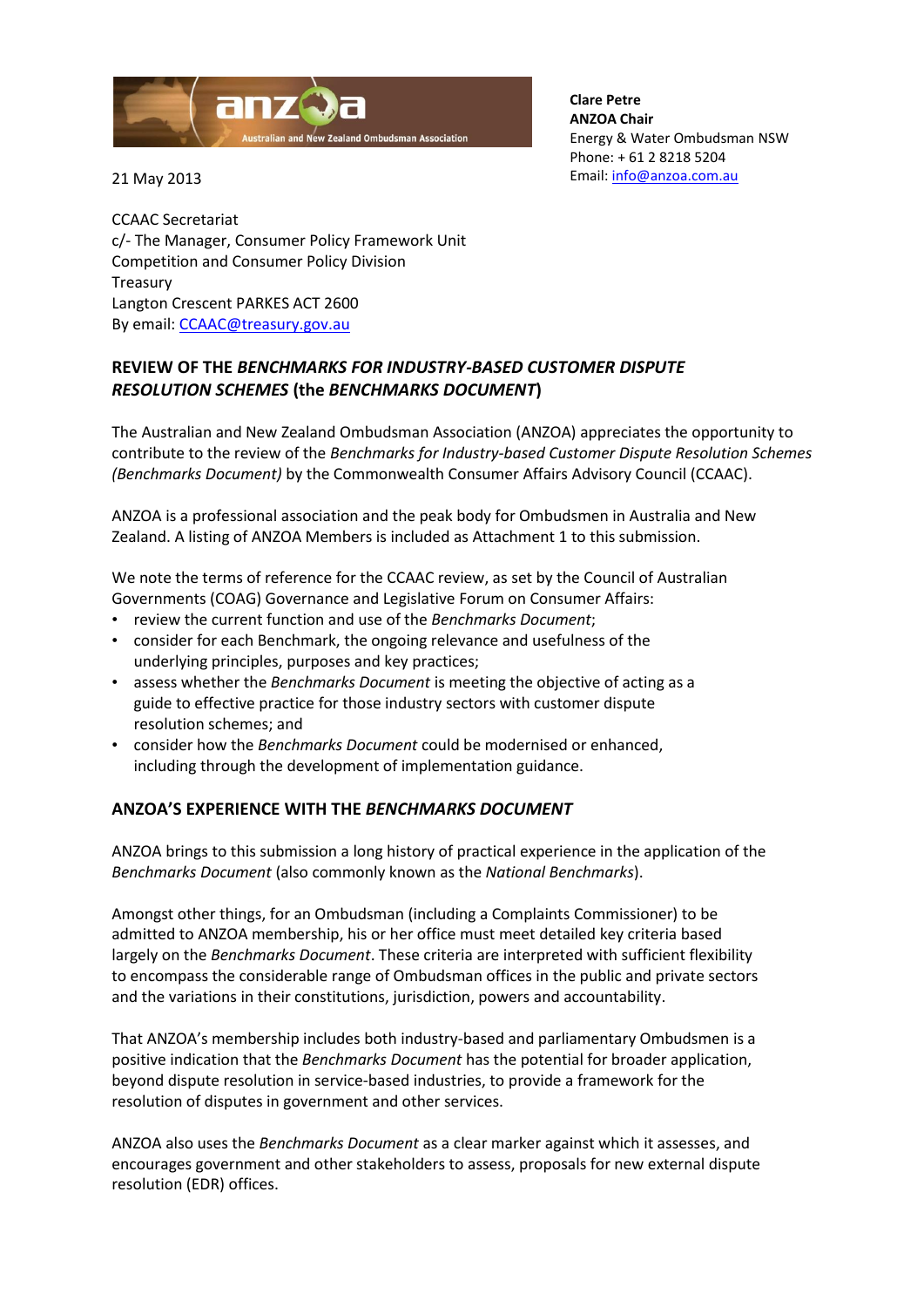In May 2009, given the importance of the Benchmarks, ANZOA commenced its own internal review of the *Benchmarks Document,* drawing on the collective experience of ANZOA members since the Benchmarks were developed and published by the Commonwealth Government in 1997. In undertaking its review, ANZOA looked to developments since 1997 in relation to the approval of EDR schemes, including:

- the regulatory guides and other documents prepared by the Australian Securities and Investments Commission (ASIC)
- the international standard setting out guidelines for dispute resolution external to organisations (ISO 10003)
- the New Zealand guidelines (at that time in draft) to assist schemes to become approved under the *Financial Service Providers (Registration and Dispute Resolution) Act*.

Positively, ANZOA's 2009/10 internal review established that the *Benchmarks Document*  remained as relevant as it was in 1997, providing a rigorous framework for offices providing EDR services. It was the unanimous view of ANZOA members at the time that the Benchmarks reflected contemporary good practice.

That said, ANZOA's review also highlighted how language and practices evolve with time and experience. It concluded that the *Benchmarks Document* could be improved by changes to make some of the language more contemporary, broaden the application of some parts to make them more widely relevant, provide more explicit obligations around accessibility, strengthen the independence criteria and broaden the application of the fairness criteria.

An outcome of ANZOA's review was the preparation of a 'marked-up' version of the *Benchmarks Document*—a copy accompanies this submission as a separate attachment. The 'marked-up' version reflects this incremental approach to improvement, while endorsing the generally robust framework of the *Benchmarks Document*.

# **ADDRESSING CCAAC'S CONSULTATION QUESTIONS**

**This submission addresses CCAAC's more general consultation questions, before moving on to ANZOA's suggestions for updating the individual Benchmarks.**

### **The Benchmarks' role and purpose**

- 2.1 How widely are the Benchmarks used by industry schemes? Are there any examples of how the Benchmarks are used?
- 2.2 To what extent do the Benchmarks act as a useful guide for industry schemes as well as consumers and industries that access such schemes? Are there any ways in which they could be improved to more effectively fulfil this role?
- 2.3 Are there any other standards or guidelines that are commonly used by industry schemes to deliver and determine best practice operations? If so, how are they are applied in conjunction with or as an alternative to the Benchmarks?
- 2.4 Are the Benchmarks consistent with other standards or guidelines and if not, in what respect are they inconsistent?

The practices and principles in the *Benchmarks Document* are absolutely reflected in the processes of EDR offices in Australia and New Zealand. Examples include:

- Telecommunications Industry Ombudsman (TIO)—embedded in the TIO's Constitution; underpin TIO functions, powers and complaints handling procedures; the basis for independent reviews
- Public Transport Ombudsman (Victoria) (PTO)—underpin PTO's principles and processes and independent reviews

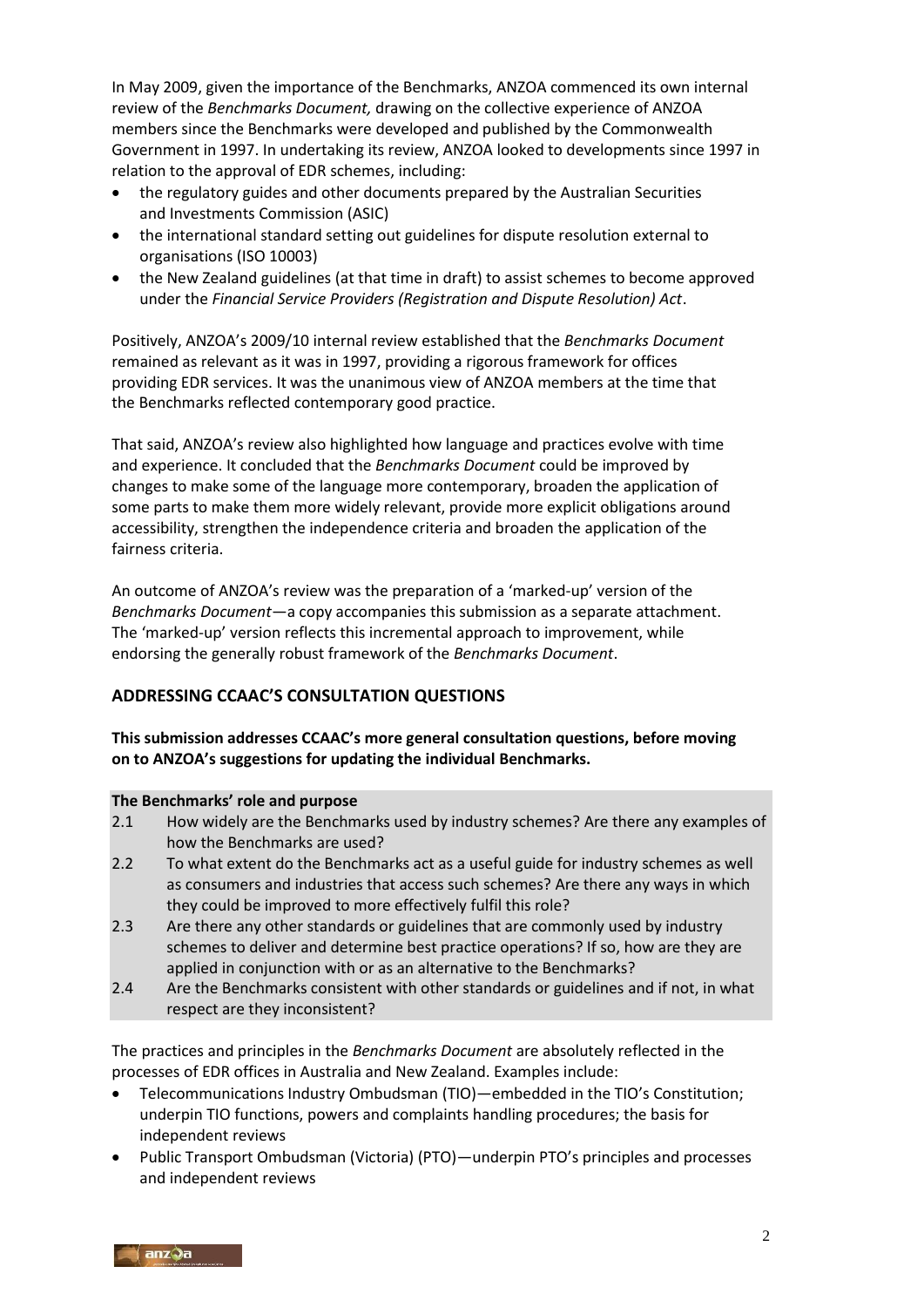- Financial Ombudsman Service (Australia)—underpin FOS's approval by ASIC under Regulatory Guideline 139 and independent reviews
- Energy and Water Ombudsman NSW (EWON)—underpin EWON's planning and success measurement processes and independent reviews
- Energy and Water Ombudsman (Victoria) (EWOV)—underpin EWOV's policies and processes and independent reviews
- Energy and Water Ombudsman Queensland (EWOQ)—as measures for EWOQ's overall performance and independent reviews
- Insurance & Savings Ombudsman New Zealand (ISO)—underpin ISO's approval by the Minister of Consumer Affairs and independent reviews
- Banking Ombudsman New Zealand (BO)—underpin BO's approval by the Minister of Consumer Affairs and independent reviews
- Electricity and Gas Complaints Commissioner New Zealand (EGCC)—underpin EGCC's approval by the Minister of Consumer Affairs and independent reviews

ANZOA's 2009/10 internal review of the *Benchmarks Document* took account of a number of guides and other documents and how they address similar content/principles. It concluded that the clear and practical focus of the *Benchmarks Document* on independent, accessible, fair, accountable, efficient and effective EDR—with the format of a principle, purpose and outline of key practices for each Benchmark—made the *Benchmarks Document* the stand-out for the purpose of a best practice framework for EDR offices.

### **Modernising the Benchmarks**

- 3.7 Could any element of the Benchmarks, including terminology or key practices, be modernised in the light of subsequent developments in ADR processes or technologies?
- 3.8 Do each of the six Benchmarks remain appropriate as part of a best practice framework for industry-based dispute resolution services, and are there any additional Benchmarks (and associated key practices) that could be included?

Drawing on the experience of its members, and in light of developments in dispute resolution processes and technologies since the Benchmarks were introduced in 1997, ANZOA believes there are opportunities to modernise language and introduce new concepts.

For overall modernisation and improvement, ANZOA suggests the following:

- Change the use of the word 'scheme':
	- o A number of terms are used for providers of independent external dispute resolution services— 'scheme' is the term used in the *Benchmarks* at present. ANZOA suggests adoption of the term 'office'—defined as "*A position to which certain duties are attached, especially a place of trust, authority or service under a constituted authority"*  [Shorter Oxford English Dictionary,  $3^{rd}$  Ed]

—on the basis that 'office' covers the various terms currently used, without being overly specific. 'Office' is also the term now used in the *ANZOA Rules & Criteria*

- Change the use of the term 'members':
	- o The *Benchmarks Document* currently refers to organisations within jurisdiction as scheme members. ANZOA suggests the term 'participating organisations'. This is also generally consistent with the terminology in ISO 10003.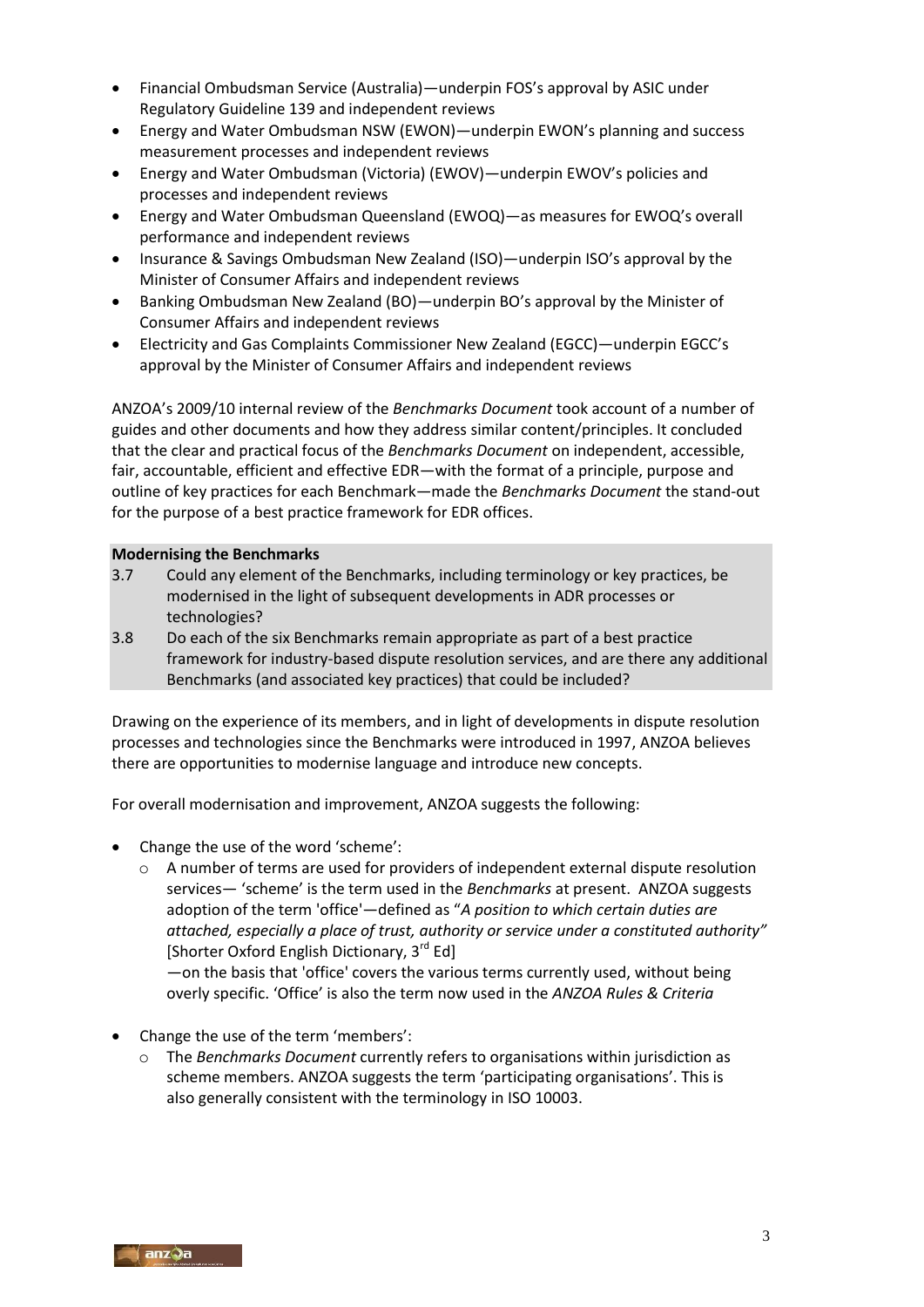- Broaden the Benchmarks to make them more widely relevant:
	- $\circ$  Make changes to recognise that some offices have a statutory basis, and that some make recommendations and not binding decisions. This is reflected in the suggested changes to the individual Benchmarks.
- Respond to the negative impacts of 'competition' among EDR offices:
	- $\circ$  ANZOA members recognise the value of competition for consumers in the provision of services. Indeed, in most of the industries in which ANZOA's members operate, there are markets for services that provide demonstrable cost, service and choice benefits for consumers. However, any possible benefit of competition in providing EDR services is outweighed by potential substantial detriment—to consumers, service providers and the community more broadly. ANZOA's considered view, after substantial consultation amongst ANZOA members, is that 'competition' in EDR is inconsistent with the spirit of the Benchmarks, and undermines principles of independence and effectiveness at the heart of the Benchmarks. Reasons for this include:
		- It is not in the interests of consumers/citizens or their advocates, as it may not be clear where to take complaints or which is the most appropriate service to deal with particular issues.
		- It is likely to add unnecessary and inefficient costs to Ombudsman services, e.g. inefficient duplication of infrastructure/resources/services/information systems, mechanisms to establish a 'common door' approach, and the need to provide information to consumers about different offices.
		- It may lead to manipulation of dispute resolution services, differing standards, and inconsistencies in decision making which could be adverse for consumers and participating organisations.
		- Poor performing organisations may choose to join an alternative EDR office that they believe is not as rigorous in its approach to complaints.
		- 'Competition' among EDR offices may encourage forum shopping by participating organisations, over which their customers (and consumers generally) have no control and no opportunity for any input.
		- An EDR office may focus more on participating organisations rather than on complainants or consumers in order to keep or grow its membership.
		- Where EDR offices are subject to regulatory approval and/or other regulatory mechanisms, regulators may need to set up separate reporting and communication systems for different offices, potentially about the same issues.
		- The value of the Ombudsman's office as a source of information and analysis to contribute to the ongoing improvement of an industry or service area will be diluted, to the detriment of consumers, service providers and the wider community.

For these reasons, ANZOA's stated public position is that there should be one external dispute resolution office only for any industry or service area. Other appropriate mechanisms can be used to provide a proxy for the benefits that can otherwise be derived from competing services. These mechanisms include appropriate governance arrangements, independent reviews and public reporting, matters that the *Benchmarks Document* already provides for.

Introduce a regular review of the *Benchmarks Document*

Even in the few years since ANZOA's internal review of the *Benchmarks Document*, there have been new developments in EDR, including the introduction of 'competition' among EDR offices, as discussed above. ANZOA recommends that, once the CCAAC review process has been completed, a regular review of the *Benchmarks Documents* (at, say, intervals of seven years) would help ensure it remains relevant to current best practice.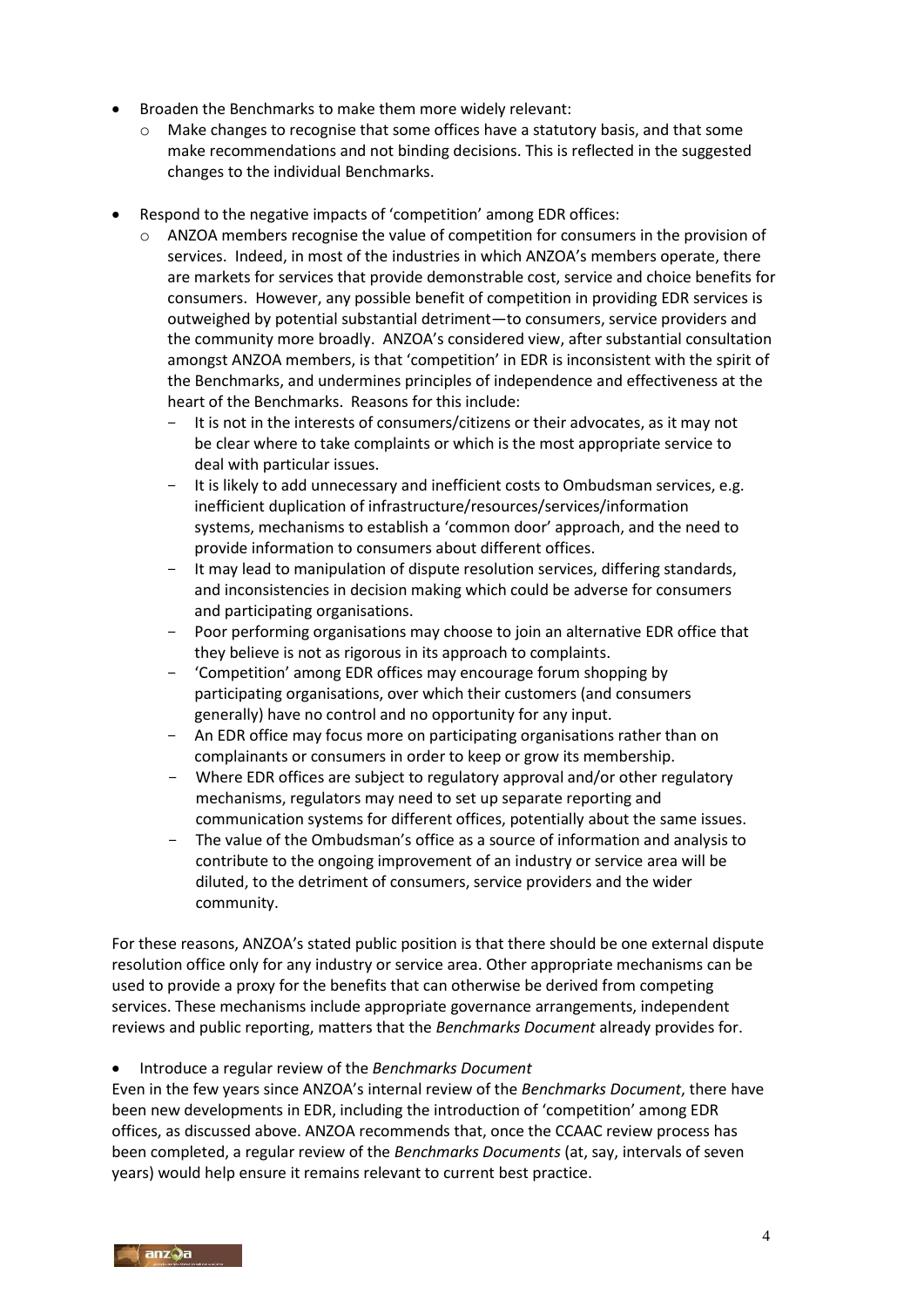#### **Implementation guidance**

- 4.1 Would industry schemes benefit from additional implementation guidance and if so, how?
- 4.2 Are there any elements of the Benchmarks where additional implementation guidance would be particularly beneficial?
- 4.3 Are there any principles or processes that if followed, would improve the quality and usefulness of implementation guidance materials?
- 4.4 Who should be involved in the development of additional implementation guidance?

ANZOA believes a real strength of the *Benchmarks Document* is that it is not overly specific striking the right balance between principle and practice, while allowing for industry adaptation and implementation guidance to suit the needs of consumers and the operations of participating organisations.

The review contemplates additional guidance on implementation, rather than the introduction of strict implementation requirements. This is consistent with the current approach, under which practices other than the stated key practices may be used to meet benchmarks. We believe this flexible approach should continue and that making key practices more far-reaching and prescriptive would be counter-productive.

If adopted, ANZOA's suggested changes (inclusive of explanatory footnotes) would provide greater guidance within the *Benchmarks Document* itself. We believe this 'in context' guidance to be the most efficient and effective way to achieve the aims of assisting interpretation and implementation.

### **Accessibility**

3.1 To what extent do the underlying principles and key practices under the Benchmark of Accessibility remain relevant and appropriate to the needs of industry scheme stakeholders? How can they be improved?

ANZOA believes the underlying principles and key practices of the Accessibility Benchmark remain highly relevant and appropriate to the needs of stakeholders. They have been very successful in ensuring participating organisations tell consumers about EDR options, in securing cost-free EDR for consumers, and in promoting informal dispute resolution practices within EDR offices.

- Reword the 'principle statement' to:
	- The office makes itself readily available by promoting knowledge of its services, being easy to use and having no cost barriers.
- At 1.4, greater specificity (with explanatory footnotes) about how participating organisations should inform customers about the office:
	- $\circ$  The office requires participating organisations to inform people affected by the organisation's services about the office. This may include providing information at the point of service (for example, in displays or brochure stands), in contracts, codes of practice and customer service charters, on websites and in newsletters and correspondence forwarded to customers.
	- o Two explanatory footnotes:
		- Participating organisations refers to any organisations which are within the jurisdiction of the office.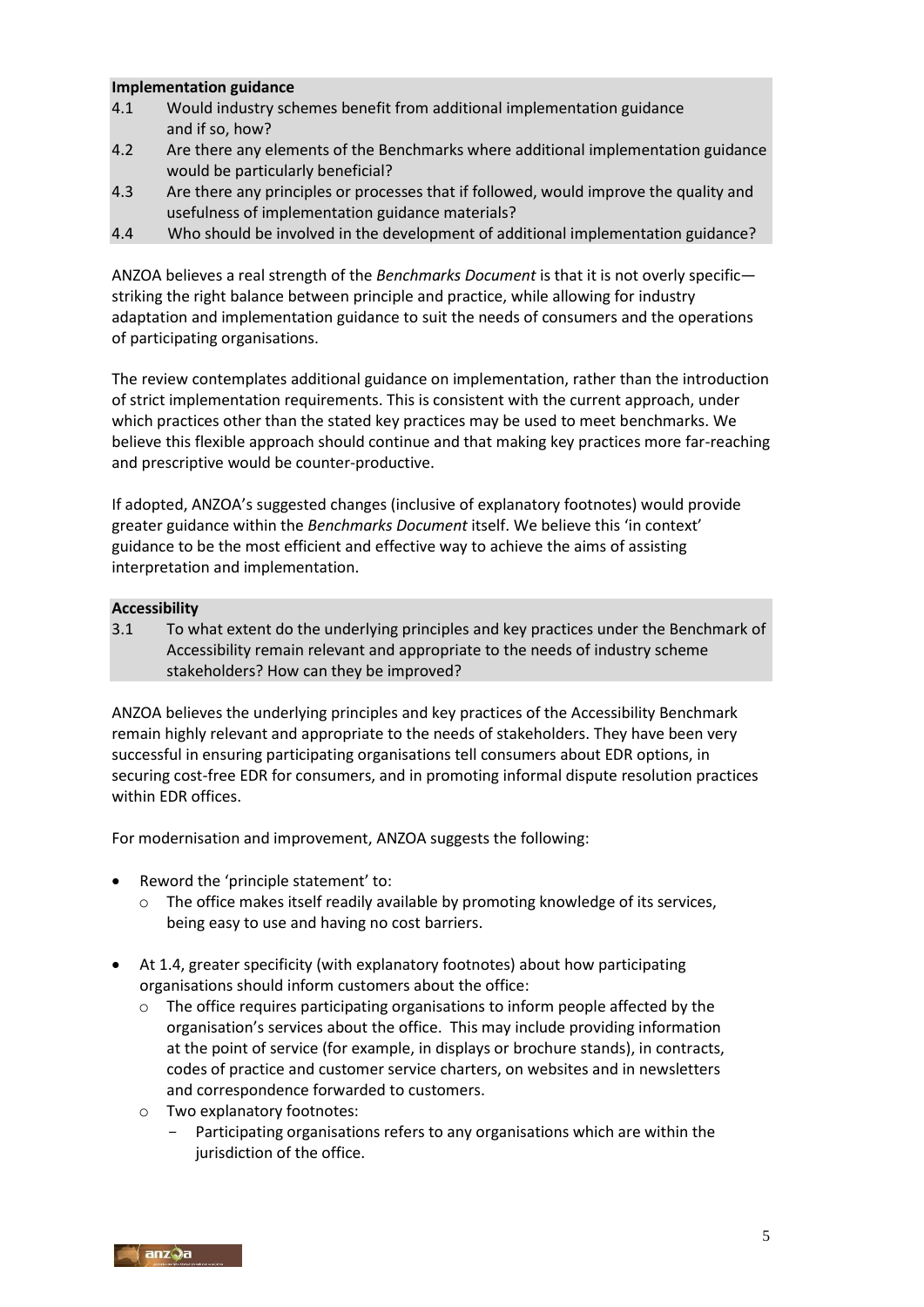- People affected by an organisation's services will include customers or consumers who purchase goods or services from the organisation, but may also include others affected by services the organisation provides.
- At 1.5 and footnote 6, adding a definition for complaint:
	- o A 'complaint' is an expression of dissatisfaction about an organisation, related to its products and services, or the complaints-handling process itself, where a response or resolution is explicitly or implicitly expected; see the Standards Australia Standard *Customer Satisfaction – Guidelines for complaints handling in organisations* AS ISO 10002 – 2006.
- At 1.5, require participating organisations to provide information to persons when a reasonable time has passed for the organisation to resolve the complaint:
	- $\circ$  The office also ensures that this information is made available by participating organisations:
		- (a) when a person states they are not satisfied in whole or in part with the outcome of their complaint; or
		- (b) when the organisation refuses to deal with a complaint; or
		- (c) when a reasonable time has passed for the organisation to resolve a complaint, and the complaint remains unresolved; whichever occurs first.
	- o Explanatory footnote: What is a reasonable time will depend on a number of factors including the requirements of any internal dispute resolution procedure, the nature of the complaint and the inquiries required.
- At 1.6, specify how the office will promote its existence in an way to be sensitive to the needs persons with special needs:
	- o The office promotes its services in such a way as to be sensitive to needs of those who are disadvantaged, and those with special needs. This includes making information available in appropriate languages, and in alternative formats such as large text and audio.
- At 1.8, specify appropriate facilities to maximise participation of persons making complaints:
	- o The office provides appropriate facilities and assistance to maximise the participation of persons making complaints, including those who may be disadvantaged or have special needs—for example, allowing contact in a range of modes (in person, by telephone, by email or online, by fax) and providing interpreter services.
- At 1.9 and 1.14, remove the requirements that complaints be reduced to writing
- At 1.21, reframe the legal representation clause:
	- o Legal representation will generally only be allowed with the permission of the office. Unless legal representation is required, having regard to the nature of the dispute and issues involved, it will generally be discouraged by the office. Where an office agrees to one party being legally represented:
		- (a) the office will provide the opportunity for the other party to be legally represented
		- (b) the office will require the participating organisation to pay the legal costs of complainants where the participating organisation is the first party to be legally represented.
- Under heading of 'Legal Proceedings', add a clause to discourage participating organisations taking legal action on complaints before an office: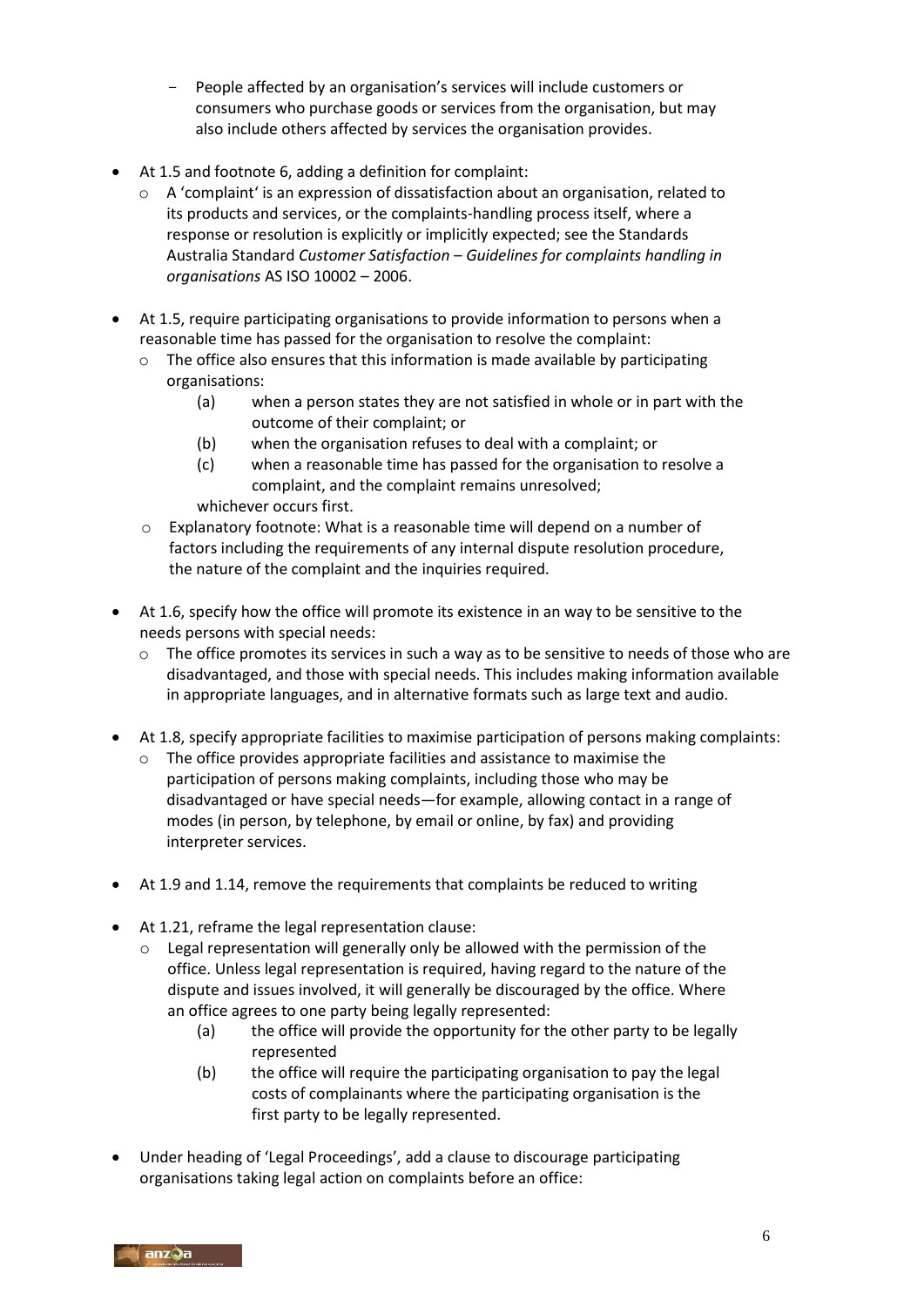- o Unless exercising a right conferred by a statutory provision to clarify the Ombudsman's jurisdiction, a participating organisation will not commence legal proceedings before a court, tribunal or other forum in respect of a complaint before an office, except in special circumstances. Special circumstances may include:
	- a) where the legal limitations period for bringing legal proceedings is about to expire
	- b) where the complaint is to be used as a test case in legal proceedings

#### **Independence**

3.2 To what extent do the underlying principles and key practices of the Benchmark of Independence remain relevant and appropriate to the needs of industry scheme stakeholders? How can they be improved?

ANZOA believes the underlying principles and key practices in the Independence Benchmark remain highly relevant and appropriate to the needs of stakeholders. They have been very successful in ensuring the processes and decisions of EDR offices are objective and unbiased (and seen to be that way) and that an EDR office's decision-making and administration is independent of participating organisations.

- Reword the 'principle statement' to:
	- $\circ$  The decision-making process and administration of the office must be independent from participating organisations.
- At 2.5, make it clear that it is the office that selects staff:
	- o The office selects its own staff. The office's staff are not answerable to participating organisations for the operation of the office.
- At 2.6, make the requirements for the overseeing entity more general, to encompass relevant statutory arrangements and include an explanatory footnote:
	- $\circ$  There is a separate entity set up formally to oversee the independence of the office's operation.
	- $\circ$  Explanatory footnote: There are a range of arrangements which may be put in place to meet this requirement:
		- An overseeing entity may include a council, board or other body consisting of an independent chair, consumer member or members, member or members from participating organisations and, where relevant, other stakeholder member or members.
		- Offices set up under statute may have specified the arrangements to make sure the office is independent, and these offices may be subject to arrangements including accountability to a Parliament, Parliamentary Committee or Minister, in addition to or instead of an overseeing entity.
		- Smaller industry sectors or those with few complaints may not have the ability or need to devote large resources to setting up such an entity. Other types of overseeing entities are not precluded as long as they allow for the relevant independence or a balance of competing interests.
- At 2.8, remove the function of the overseeing entity to take action on systemic problems: o (f) receiving information about systemic problems
- At 2.8 and 2.10, amend the phrase 'terms of reference' to have a more generic phrasing 'jurisdiction, rules and procedures', which would include terms of reference, constitutions and charters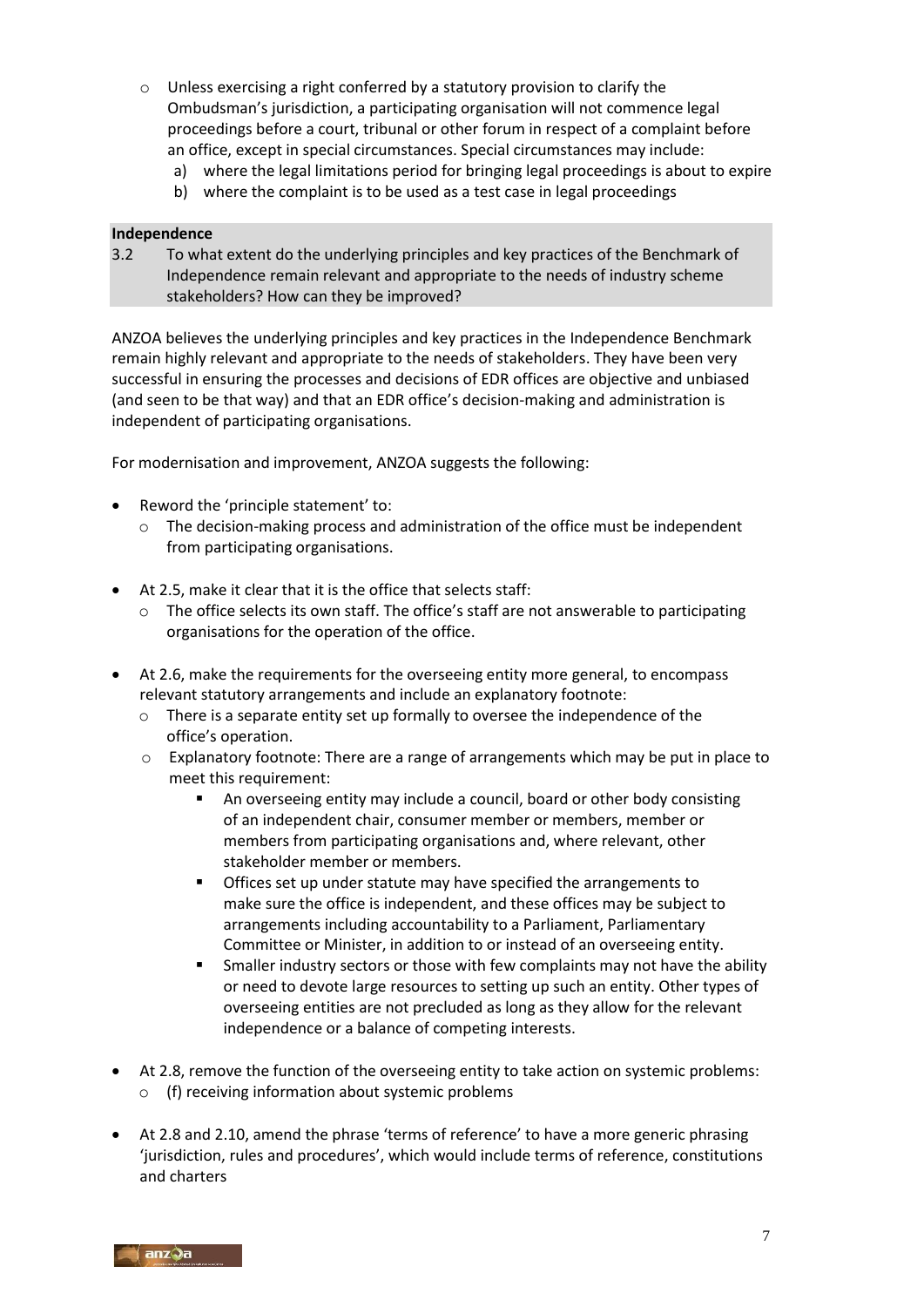- Under Funding, include a 'not-for-profit' requirement (with explanatory footnote):
	- o The office operates on a not-for-profit basis.
	- $\circ$  Explanatory footnote: By not-for-profit, it is meant that the objects of the office are a public purpose (for example the receipt, investigation and resolution of complaints) and that an object of the office is not private gain.
- Change 'Terms of Reference' header to 'Jurisdiction, rules and procedures'
- Under Jurisdiction, add a clause to prevent participating organisations from vetoing changes to documents such as Constitutions:
	- $\circ$  Participating organisations do not have a power or right to veto a proposed change to the jurisdiction of the office or to significant rules and procedures.

#### **Fairness**

3.3 To what extent do the underlying principles and key practices under the Benchmark of Fairness remain relevant and appropriate to the needs of industry scheme stakeholders? How can they be improved?

ANZOA believes the underlying principles and key practices in the Fairness Benchmark remain highly relevant and appropriate to the needs of stakeholders. They have very successfully promoted procedures and decision-making that is fair and seen to be fair, and founded on the principles of procedural fairness and information-based decision-making.

For modernisation and improvement, ANZOA suggests the following:

• Reword the 'principle statement' to:

o The procedures and decision-making of the office are fair and seen to be fair. And broaden the requirement to include all procedures, and not only decision making (principle and purpose):

- $\circ$  To ensure that the office performs its functions in a manner that is fair and seen to be fair.
- Add 'Final' before 'Determinations' header
- Update 3.1 to be more general:
	- o … having regard to matters including good practice, relevant codes of practice and the law.
- In footnote 14 to 3.1, broaden 'final determinations' to include recommendations
	- $\circ$  Explanatory footnote: The term 'final determination' is used to refer to the final decision made by the decision-maker when determining a complaint. For some offices, a final determination may be in the form of a recommendation to a participating organisation. For other offices, a final determination may be binding upon a participating organisation.
- At 3.2, add an explanatory footnote about 'office's decisions':
	- o The term 'decision' is used to refer to any decision made by the office's staff other than a final determination.
- At 3.6, change 'determination' to 'decision'
- At 3.8, add an explanatory footnote to qualify 'compel':
	- $\circ$  An exception to this requirement may occur where an office has been set up under a statute, and the statute provides for the office to compel the production of information.

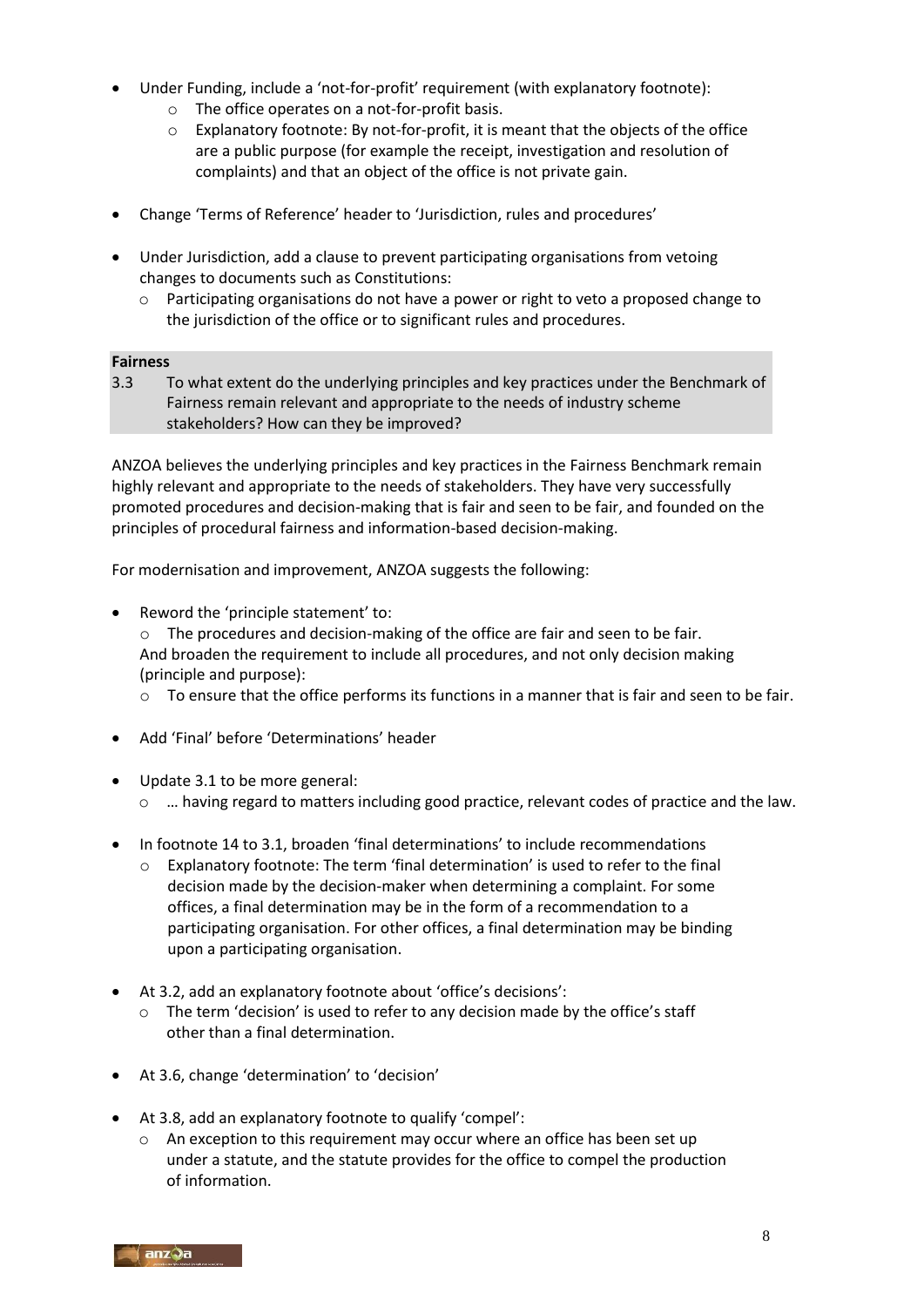Remove clause 3.12 and the requirement that parties agree not to disclose information gained during and mediation, conciliation, negotiation etc.

#### **Accountability**

3.4 To what extent do the underlying principles and key practices under the Benchmark of Accountability remain relevant and appropriate to the needs of industry scheme stakeholders? How can they be improved?

ANZOA believes the underlying principles and key practices in the Accountability Benchmark remain highly relevant and appropriate to the needs of stakeholders. They have been very successful in developing public confidence in the EDR offices, in facilitating community assessment of industry performance and in driving service improvements.

- Reword the 'principle statement' to:
	- $\circ$  The office publicly accounts for its operations by publishing its final determinations and information about complaints and highlighting any systemic problems.
- Change footnote 28 to the 'principle statement' to recognise that systemic issues may also arise from just one complaint:
	- $\circ$  Systemic problems can refer to issues or trends arising out of many complaints about one participating organisation, many complaints (which are essentially similar) about more than one participating organisation, or even one complaint.
- Include a new section as the first under Key Practices:
	- o Procedures: The office makes available to participating organisations, complainants and other interested bodies its guidelines and policies for dealing with complaints.
- At 4.3, facilitate public reporting by limiting the 'not naming' to public reports of final determinations. It is not EDR office practice to name complainants, but some EDR offices do publish decisions in which participating organisations are named. The following wording will address that, while not requiring a published decision to identify the participating organisation where the office chooses not to. Amended wording:
	- o Public reports of final determinations do not name the complainant.
- Change the 'Reporting' header to 'Annual Report'.
- At 4.3, specify that annual reports must include certain information on complaints about participating organisations:
	- o Information about complaints
		- (a) the number and types of complaints the office receives and their outcome, including information outlining the complaints received and outcomes for the participating organisations
- At 4.4, extend to require that the annual report be made public:
	- o The annual report is to be made public, including distribution to participating organisations and relevant stakeholders, and otherwise made available upon request.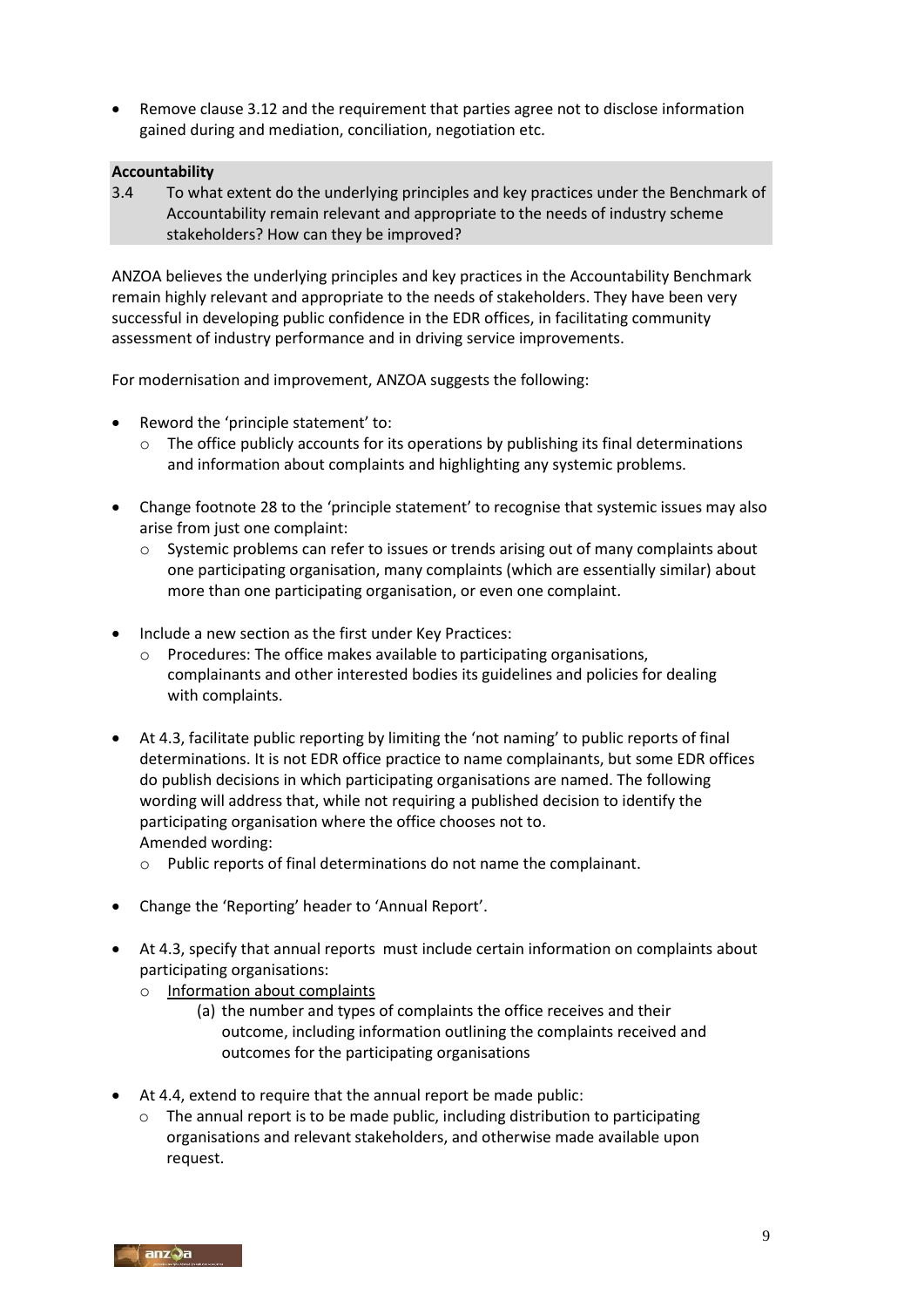### **Efficiency**

3.5 To what extent do the underlying principles and key practices under the Benchmark of Efficiency remain relevant and appropriate to the needs of industry scheme stakeholders? How can they be improved?

ANZOA believes the underlying principles and key practices in the Efficiency Benchmark remain highly relevant and appropriate to the needs of stakeholders. They have very successfully built stakeholder confidence that EDR offices are dealing with complaints in a timely, appropriate manner, and against key performance indicators.

For modernisation and improvement, ANZOA suggests the following:

- Reword the 'principle statement' to:
	- o The office operates efficiently by keeping track of complaints, ensuring complaints are dealt with by the appropriate process or forum and regularly reviewing its performance.
- At 5.1, qualify with 'generally':
	- $\circ$  The office will only deal with complaints which are within its jurisdiction. The office will generally not deal with complaints that have been dealt with, or are being dealt with, by another dispute resolution forum. The office will generally only deal with complaints: …
- Include a new provision that requires any deadlock procedure to be reasonable:
	- $\circ$  Any provision in the internal dispute resolution mechanism of a participating organisation requiring a complaint to reach a deadlock before it can be dealt with by the office must be reasonable, and must allow the office to deal with a complaint where it is clear that it has not been resolved to the satisfaction of the person making the complaint in a reasonable time.
- At 5.3, provide for the investigation of systemic issues, as well as their referral elsewhere
	- $\circ$  The office has mechanisms and procedures for dealing with systemic issues that become apparent from complaints, including by investigating these issues or referring these issues to relevant participating organisations.

### **Effectiveness**

3.6 To what extent do the underlying principles and key practices under the Benchmark of Effectiveness remain relevant and appropriate to the needs of industry scheme stakeholders? How can they be improved?

ANZOA believes the underlying principles and key practices in the Effectiveness Benchmark remain highly relevant and appropriate to the needs of stakeholders. They have been very successful in building confidence that EDR offices have sufficient scope and power to do the job they have been set up to do, to require the co-operation of participating organisations and to regularly review performance.

- Reword the 'principle statement' to:
	- $\circ$  The office is effective by having appropriate and comprehensive jurisdiction and periodic independent reviews of its performance.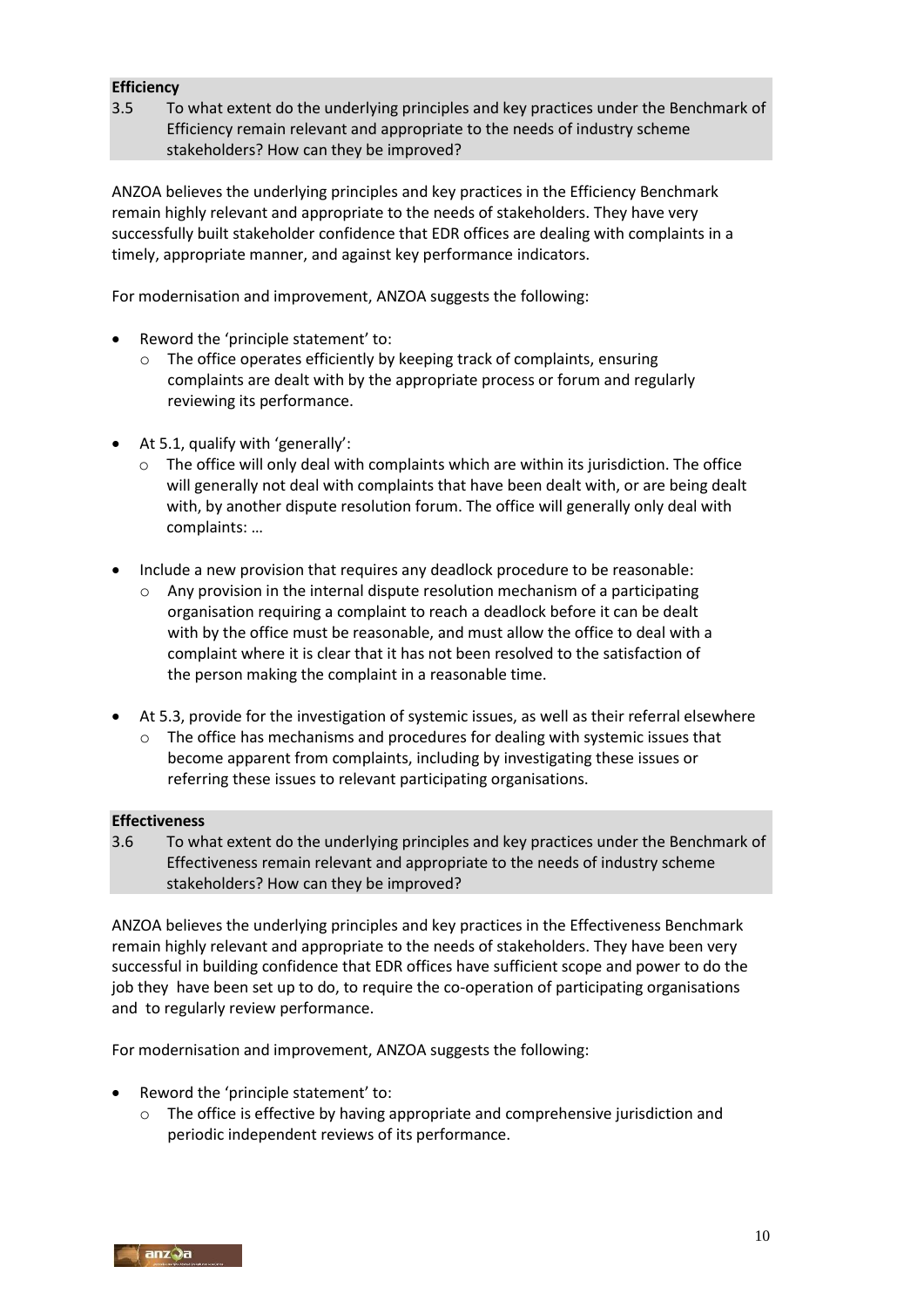- At 6.4, amend for referral to a regulator:
	- o The office has mechanisms for referring systemic industry problems to an appropriate regulator for action if required.
- Under 'Office performance', include a requirement for appropriately qualified staff:
	- $\circ$  The office has appropriately qualified staff to undertake its functions, and provides ongoing professional development and appropriate resources and processes to allow staff to effectively undertake their functions.
- At 6.5, qualify referral of complaints about the office to the overseeing entity:  $\circ$  (b) where appropriate, referring complaints about the office to the overseeing entity for action.
- Amend the header 'Internal Complaints Mechanisms' to 'Internal Dispute Resolution Mechanisms'.
- At 6.7, also require participating organisations to inform those affected by the organisation's services about the mechanisms
- At 6.10, qualify as follows:
	- $\circ$  A final determination of the decision-maker that is not a recommendation is binding on the participating organisation if the complainant accepts the determination.
- At 6.12, amend the phrase 'terms of reference' to have a more generic phrasing 'Statute, Terms of Reference, Charter, Constitution or other document':
	- $\circ$  (f) the effectiveness of the statute, charter, terms of reference or other document establishing the office and its functions, and establishing its rules and procedures.

### **CONCLUSION**

In summary, ANZOA confidently endorses the guidelines provided in the *Benchmarks Document* as important, and of continuing relevance to EDR offices and their stakeholders. At the same time, we believe the *Benchmarks Document* would be improved by some changes to modernise language, update and clarify key practices, and introduce relevant new concepts.

ANZOA would be very pleased to provide additional information and to assist further with CCAAC's review process. Please feel free to contact me directly on (02) 8218 5204 or through the ANZOA Secretariat at [info@anzoa.com.au.](mailto:info@anzoa.com.au)

Yours sincerely

Claro Petre

**Clare Petre Chair Australian and New Zealand Ombudsman Association** 

Accompanying separate attachment: ANZOA's April 2010 mark-ups document